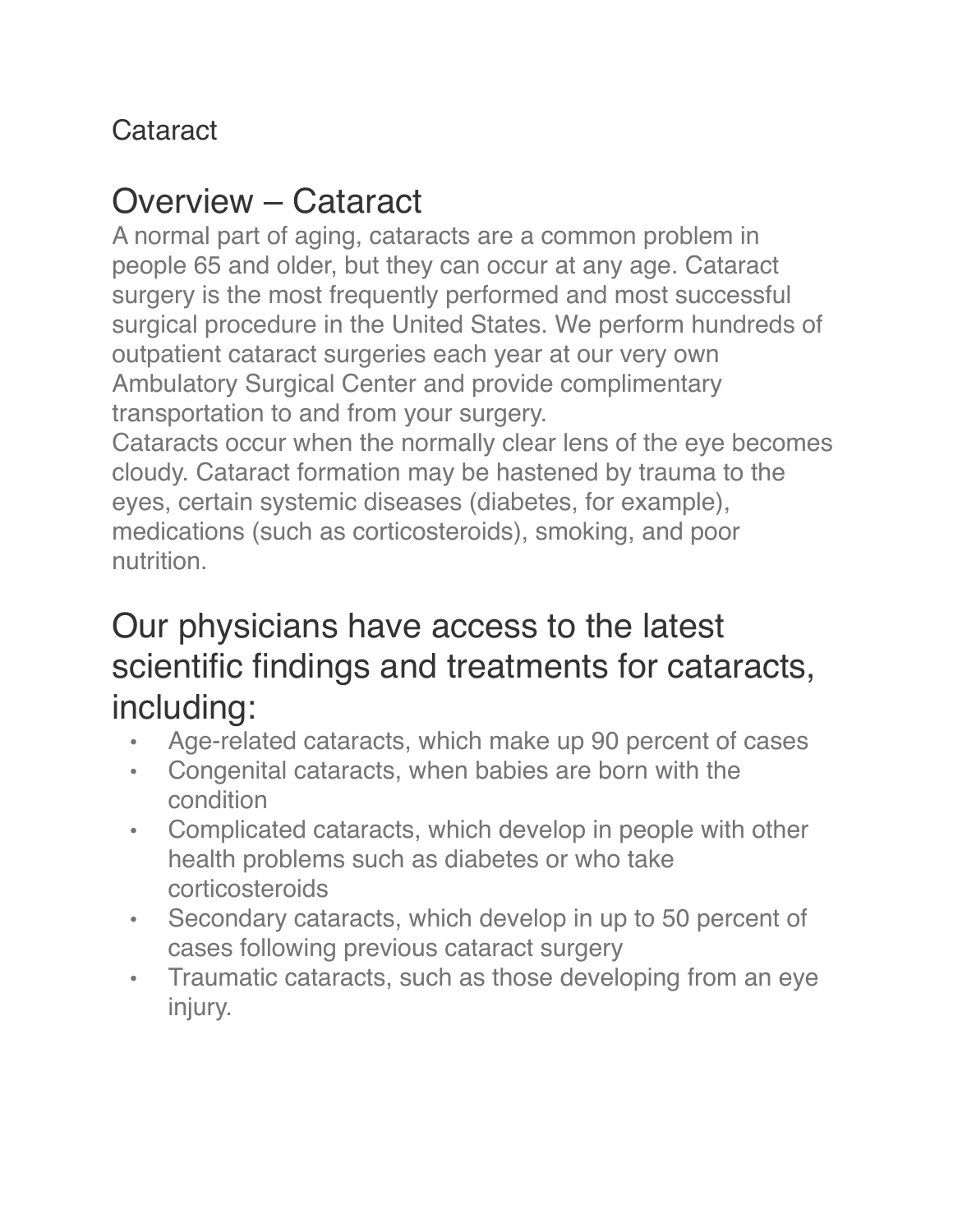# Symptoms

Cataracts tend to develop slowly, with gradual worsening of vision. Symptoms include:

- Cloudy or blurry vision
- Colors that seem faded
- Difficulty driving at night because headlights seem too bright
- Double or multiple vision
- Problems with flare from lamps or the sun
- Frequent prescription changes in your eyeglasses or contact lenses.

Other eye diseases besides cataracts may cause these symptoms. See your ophthalmologist or eye care professional if you have any of these conditions. A regular eye exam is all that is needed to find a cataract.

## Cataract surgery may be beneficial when you:

- Need to drive, but there is too much glare from the sun or headlights
- Cannot see well enough to perform tasks at work
- Cannot see well enough to do the tasks you need to do at home, such as cook, clean, or repair
- Cannot see well enough to do the things you like to do, such as read, watch television or movies, sew, or play games or sports
- Are afraid of bumping into objects or falling
- Are not as independent as you would like because of poor vision
- Are not improved sufficiently by glasses.

The result of cataract surgery is usually the same whether a person waits for months or years before having the surgery. You have time to carefully consider your options before deciding to proceed.